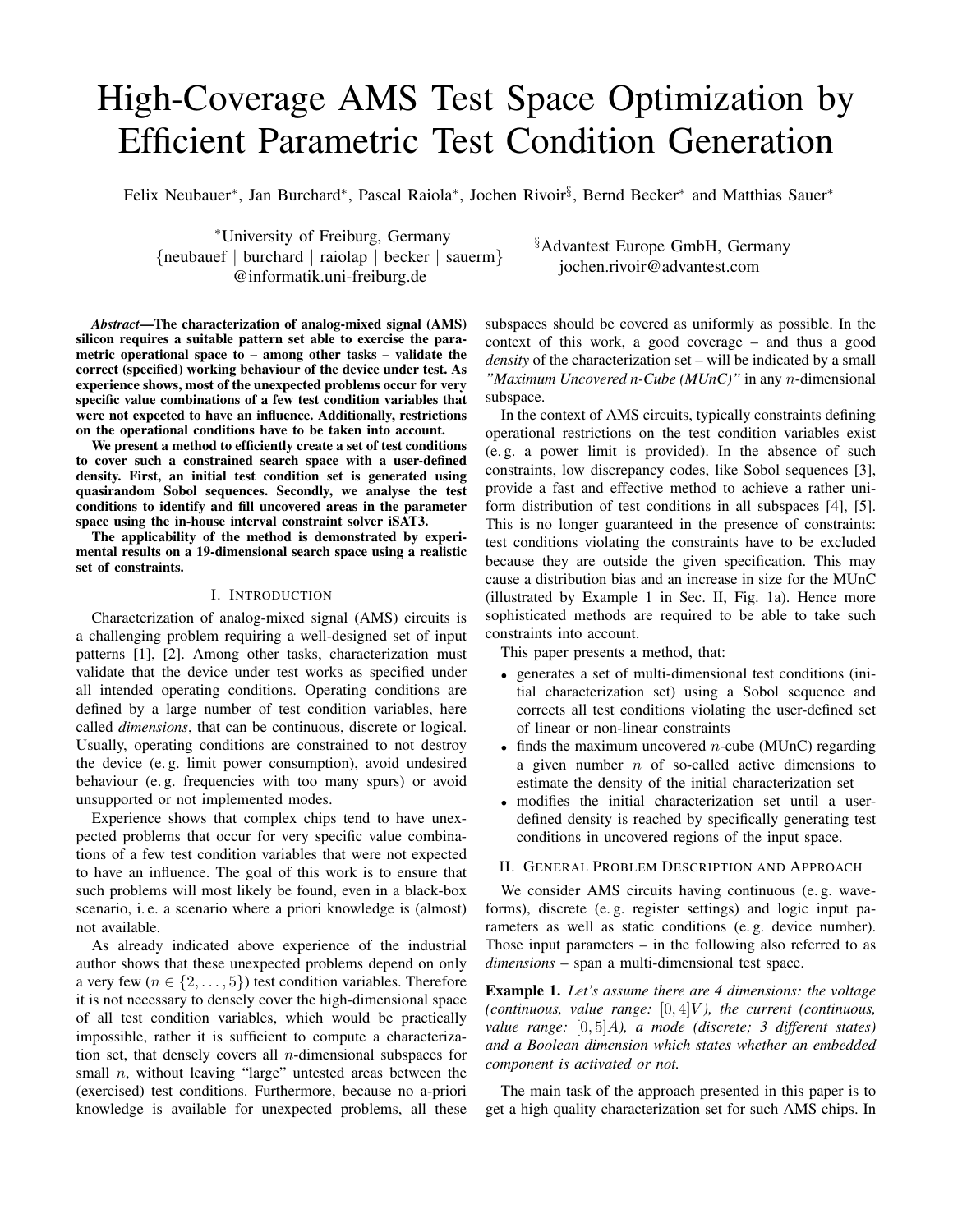the context of black-box characterization it is beneficial to use a characterization set well-distributed over the whole multidimensional test condition space in order to uniformly cover all fragments of that space. Thus as a quality measurement the *density* of such a set is used which is defined as the absence of test condition free spaces – so-called *Uncovered* n*-Cubes (UnC)* – larger than a given size. The size of such an n-cube is the *distance* from its central point to its side. For continuous dimensions the distance is measured in percent of the value range to be able to express this value in multiple dimensions with potentially different value ranges at once. For discrete dimensions it is sufficient to distinguish whether the distance of two values is zero or not. The largest UnC is called *Maximum Uncovered* n*-Cube (MUnC)*. Consequently a smaller MUnC implies a higher density of the characterization set and vice versa.

A good initial method for characterization set generation is using quasirandom low discrepancy sequences (e. g. Sobol [3], [6], as in this paper). Such sequences are often used for numerical integration, simulation, and optimization [5]. In contrast to pseudorandom numbers, they have the property to efficiently sample even a multi-dimensional space in a more uniform way  $[4]$ ,  $[7]$ .

However, even this initial characterization set may leave UnCs of certain sizes (e. g. the orange UnC in Figure 1a). Furthermore, usually there are additional dependencies between different input parameters expressed by so-called *parameter constraints*. In theory, those constraints can be arbitrarily complex, including linear and non-linear arithmetic or even transcendental functions. Figure 1a shows such a constraint for Example 1 including initial Sobol generated test conditions. The parameter constraint restricts the power of the chip by demanding  $voltage \cdot current < 9W$  and thus excludes the blue area from the test condition space. This invalidates some of the generated test conditions as they violate the parameter constraint like the red point in the figure. Excluding such test conditions affects the density of the characterization set as existing UnCs are enlarged, lowering the quality of the set. An example can be seen in Figure 1a where the existing green UnC grows by the red part because of the removal of the red invalid test condition.

Our approach tackles both issues by filling up the UnCs in the initial characterization set to improve the density and thus the quality.

The general work-flow of the proposed approach is shown in Figure 2. Starting with a set of well-distributed initial test conditions (generated using e. g. quasirandom Sobol sequences or by any other means) the next step is the quality estimation by finding the MUnC considering only a user-given number n of *active* dimensions.

We iteratively generate new test conditions, filling uncovered spaces until a certain density is reached.

Figure 1b shows the general encoding idea for Example 1 with two continuous and one discrete active dimensions including three candidates of the initial characterization set generated by a Sobol sequence.

The red squares around each test condition indicate the area



Fig. 1. Example with the parameter constraint  $U \cdot I < 9$  and an initial Sobol generated test condition set; active dimensions:  $U$ ,  $I$ , on/off (only "on" is shown)



Fig. 2. Work-flow of proposed approach

within the defined distance  $d$ . These areas are already covered and considered to be "forbidden". Thus a new test condition is allowed to lie somewhere in the green marked "white space" of the picture. For larger distances or a greater amount of test conditions more and more of the valid space is blocked until at some point it is not possible to find a new test condition with at least the considered distance to all other ones.

This task is encoded into a SAT Modulo Theory (SMT) formula which represents the parameter constraints as well as the "forbidden space" around each existing test condition. The SMT formula is solved by the interval constraint solver iSAT3 [8]–[10].

While a satisfying assignment of the variables provides a new test condition, unsatisfiability of the formula proves its in-existence. In the presented approach the solver can choose any dimension subset of a given size as active dimensions when searching for the location of a new test condition. This ensures that all possible sub-spaces are considered, filled up and hence covered.

The complexity of the proposed problem increases exponentially with the number of dimensions as each new dimension increases the possible test value combinations by at least the factor 2. Considering not all dimensions at the same time reduces the complexity tremendously even though all  $\left(\frac{\#dim}{\#actDim}\right)$  possible subsets with a fixed number of dimensions have to be taken into account.